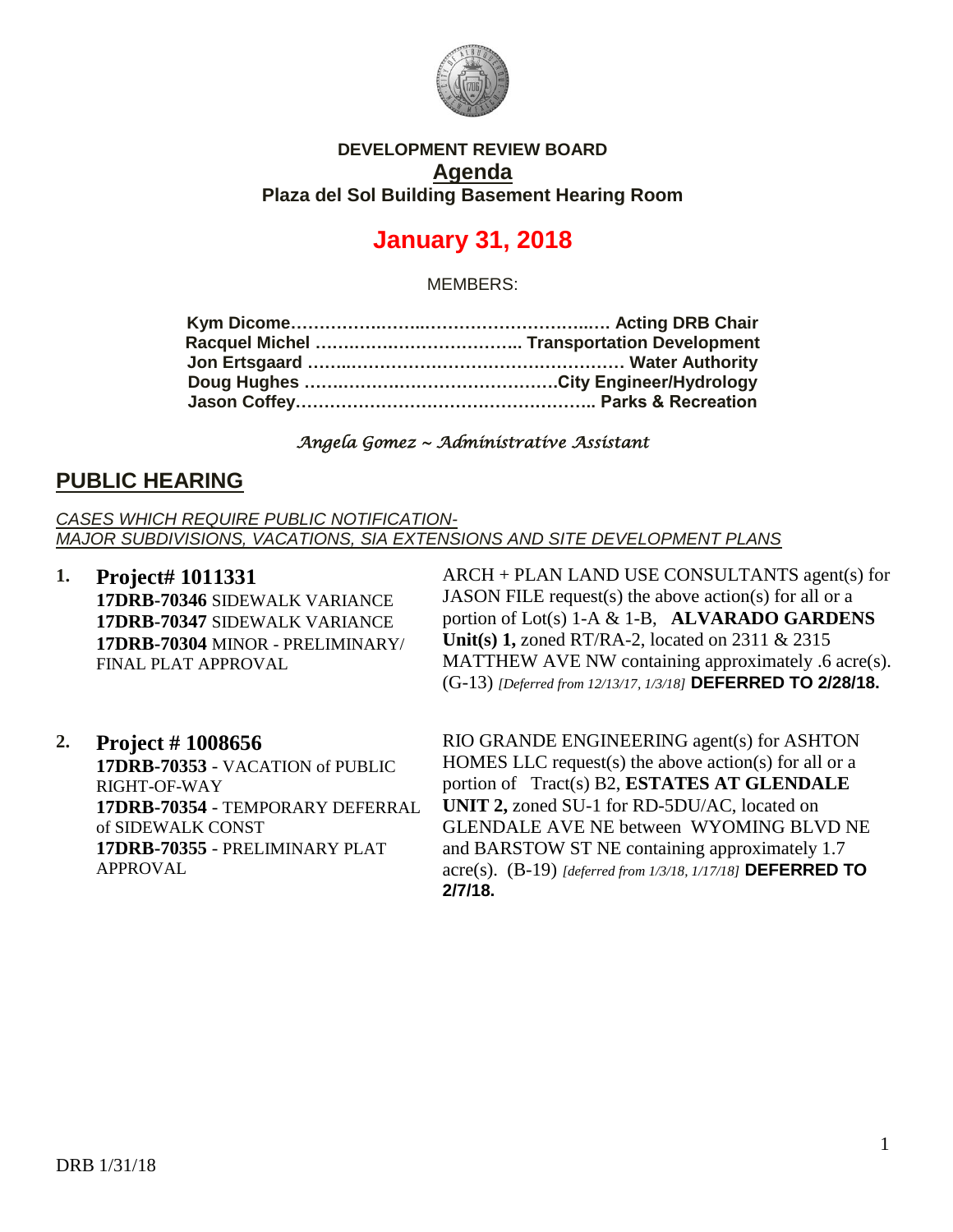## **MINOR CASES**

#### *SITE DEVELOPMENT PLANS (EPC FINAL SIGN-OFF) AMENDED PLANS AND MASTER DEVELOPMENT PLANS (CITY COUNCIL FINAL SIGN-OFF)*

**3. Project# 1011435 18DRB-70024** EPC APPROVED SDP FOR BUILD PERMIT **(17EPC-40059)** 

SCOTT ANDERSON agent(s) for KEITH GRIEGO request(s) the above action(s) for all or a portion of Lot(s) A-1-A, **FINELAND DEVELOPMENT,** zoned SU-1 for C-1 Uses, located on CROWN RD NW and FINELAND DR NW containing approximately 1.2 acre(s).  $(A-11)$ **INDEFINITELY DEFERRED.**

**4. Project# 1011115 18DRB-70006** - EPC APPROVED SITE PLAN for BUILDING PERMIT **(16EPC-40083)** 

CONSENSUS PLANNING agent(s) for TITAN DEVELOPMENT/CEDAR INVESTORS LLC request(s) the above action(s) for all or a portion of Lot(s) A1, A2, 4- 12, Block(s) 5 & 6, **BROWNEWELL AND LAILS HIGHLAND ADDITION** zoned SU-2/SU-1 FOR MX, located on CENTRAL AVE NE between SPRUCE ST NE and SYCAMORE ST NE containing approx. 2.85 acre(s). (K-15) *[deferred from 1/17/18]* **DEFERRED TO 2/7/18.**

### *MINOR PLATS, FINAL (MAJOR) PLATS, AMENDED PLATS AND PLANS*

| 5. | Project# 1004341<br>18DRB-70029 EXT OF SIA FOR TEMP<br>DEFR SDWK CONST <sup>2</sup> <b>2</b> | RIO GRANDE ENGINEERING agent(s) for<br>ENCHANTMENT HOMES request(s) the above action(s)<br>for all or a portion of $Lot(s)$ 1-60, <b>MESA DEL RIO</b> ,<br>zoned R-2, located on MESA DEL RIO between<br>FORTUNA RD NW and GLENRIO RD NW containing<br>approximately 5.2 acre(s). $(J-10)$ <b>A TWO YEAR</b><br><b>EXTENSION TO THE 4-YEAR AGREEMENT FOR THE</b><br>DEFERRAL OF SIDEWALKS WAS APPROVED.             |
|----|----------------------------------------------------------------------------------------------|---------------------------------------------------------------------------------------------------------------------------------------------------------------------------------------------------------------------------------------------------------------------------------------------------------------------------------------------------------------------------------------------------------------------|
| 6. | <b>Project# 1008589</b><br>18DRB-70027 EXT OF SIA FOR TEMP<br>DEFR SDWK CONST                | SKYBLUE INVESTMENTS LLC agent(s) for SKYBLUE<br>INVESTMENTS LLC request(s) the above action(s) for all<br>located on EAGLE ROCK AVE NE<br>or a portion of<br>between LOUISIANA NE AND WYOMING NE A TWO<br>YEAR EXTENSION TO THE 4-YEAR AGREEMENT FOR<br>THE DEFERRAL OF SIDEWALKS WAS APPROVED.                                                                                                                     |
| 7. | Project# 1011099<br>18DRB-70026 MINOR - PRELIMINARY/<br>FINAL PLAT APPROVAL <b>E</b>         | BOHANNAN HUSTON INC agent(s) for TITAN<br>DEVELOPMENT CENTER LAND, LLC request(s) the<br>above action(s) for all or a portion of $Treat(s) 2 \& 3$ , THE<br>HIGHLANDS, zoned SU-2 For CMU, located on<br>MULBERRY ST NE between COPPER AVE NE AND<br>CENTRAL AVE NE containing approximately 2.7 acre(s).<br>(K-15) THE PRELIMINARY/FINAL PLAT WAS<br>APPROVED WITH FINAL SIGN OFF DELEGATED TO<br><b>PLANNING.</b> |